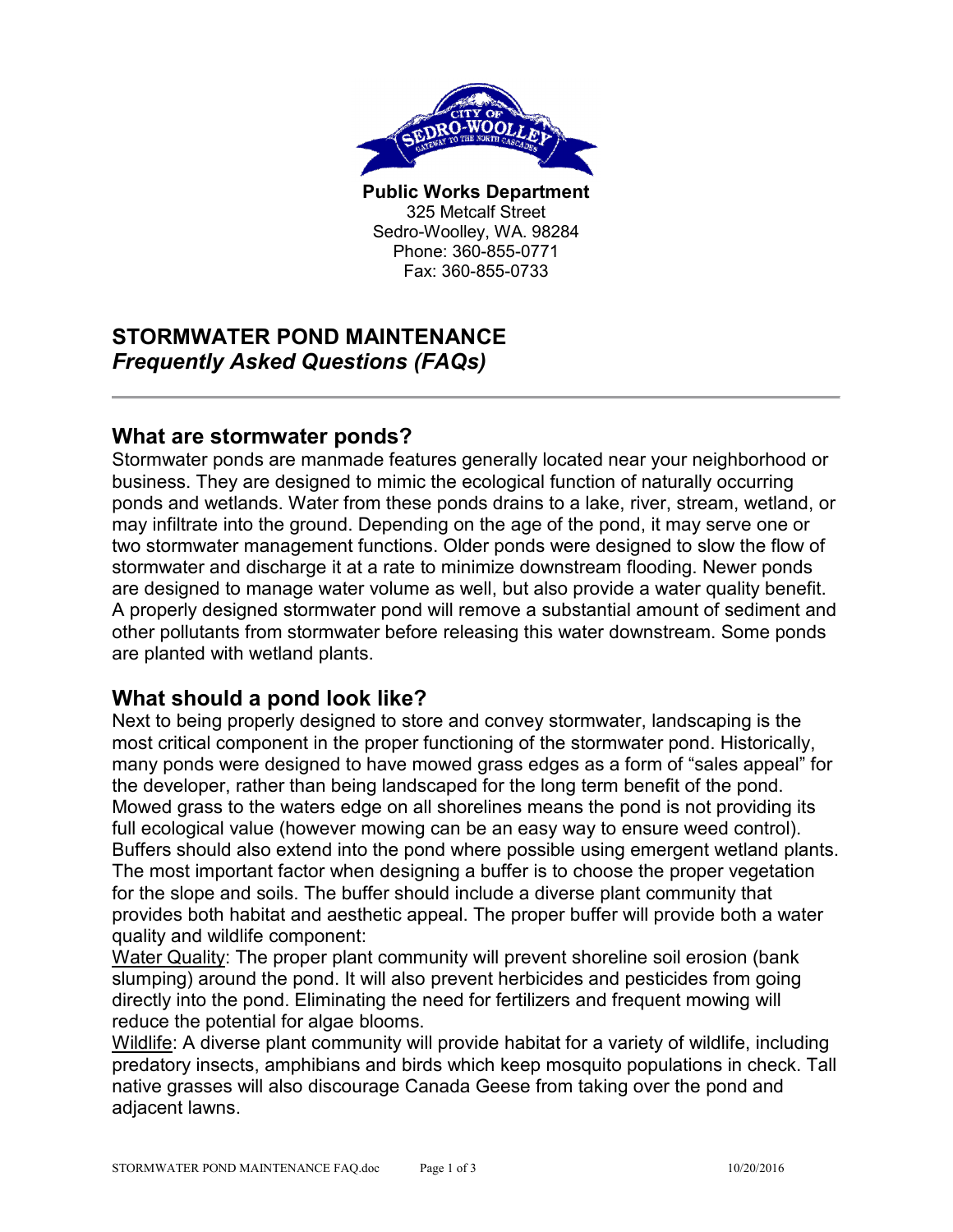Fences: Ponds are generally designed with gentle slopes so if someone falls into the pond, they are able to climb out. In locations were walls or steeper slopes are incorporated into the pond, a safety fence will be added. Many ponds have fences installed to help identify the presence of the facility and indicate in a passive way that they are not swimming or play areas.

### **Who is responsible for maintaining the stormwater pond by my house? What does it entail?**

According to the City of Sedro Woolley's regulations, it is the property owner's responsibility to maintain the stormwater management facility onsite. If the stormwater facility is located on jointly owned property, such as in a housing development (subdivision), it is the Home Owners Association's (HOA's) responsibility to maintain that stormwater facility. The developer of the subdivision should have provided a copy of the subdivision's Stormwater Maintenance Manual; check with the City if you are unable to locate a copy. A good Stormwater Maintenance Manual includes a description of the structures and facilities in your subdivision, and when and how to maintain these structures and facilities. Many simply reference the Department of Ecology's 2014/2014 Stormwater Management Manual for Western Washington: Volume V Runoff Treatment BMPS Maintenance Standards for Drainage Facilities (pgs 4-32 through 4-53).

An annual inspection report or checklist detailing the condition of your subdivision's stormwater facilities is required by the City of Sedro Woolley. *City staff is currently preparing accessible files for each system and building a webpage to provide HOAs with pertinent information, the requirement's involved for a private stormwater facility, and tell you what to look for in terms of maintenance.* 

## **How are ponds maintained?**

Much pond maintenance, such as sediment and aquatic plant removal requires the equipment and expertise of a professional. Some work, like weed control or planting of approved plants can be performed by home owners and/or volunteers. Native plant buffers around the pond and its discharge waterway require maintenance to prevent non-native invasive species from taking over. This is critical because the native plants often require more time to become well established than the weedy species. Debris removal and weeding will be required as small plants develop. Plant identification is very important for this operation since it is difficult in the beginning to distinguish between the non-native and native plants. Invasive plant removal will be an annual task but will diminish as the native plants fill in.

Be sure that the pond is properly functioning, and has no cracked or broken structural components. Be sure to also remove potentially harmful vegetation (such as trees) from embankments, and remove debris and vegetation from inlet and outlet structures.

### **What is the best way to get rid of noxious plants?**

There are two types of plants that come to inhabit stormwater plants, non-native invasives, such as Himalayan blackberries, and native "invasives," such as Red alders. Himalayan blackberries are non-indigenous to this area and tend to take over the habitat of indigenous plants. Although trees such as red alders are indigenous to Western Washington, and common in stormwater ponds because they are primary succession plants (they appear first after a land disturbance), they can compromise